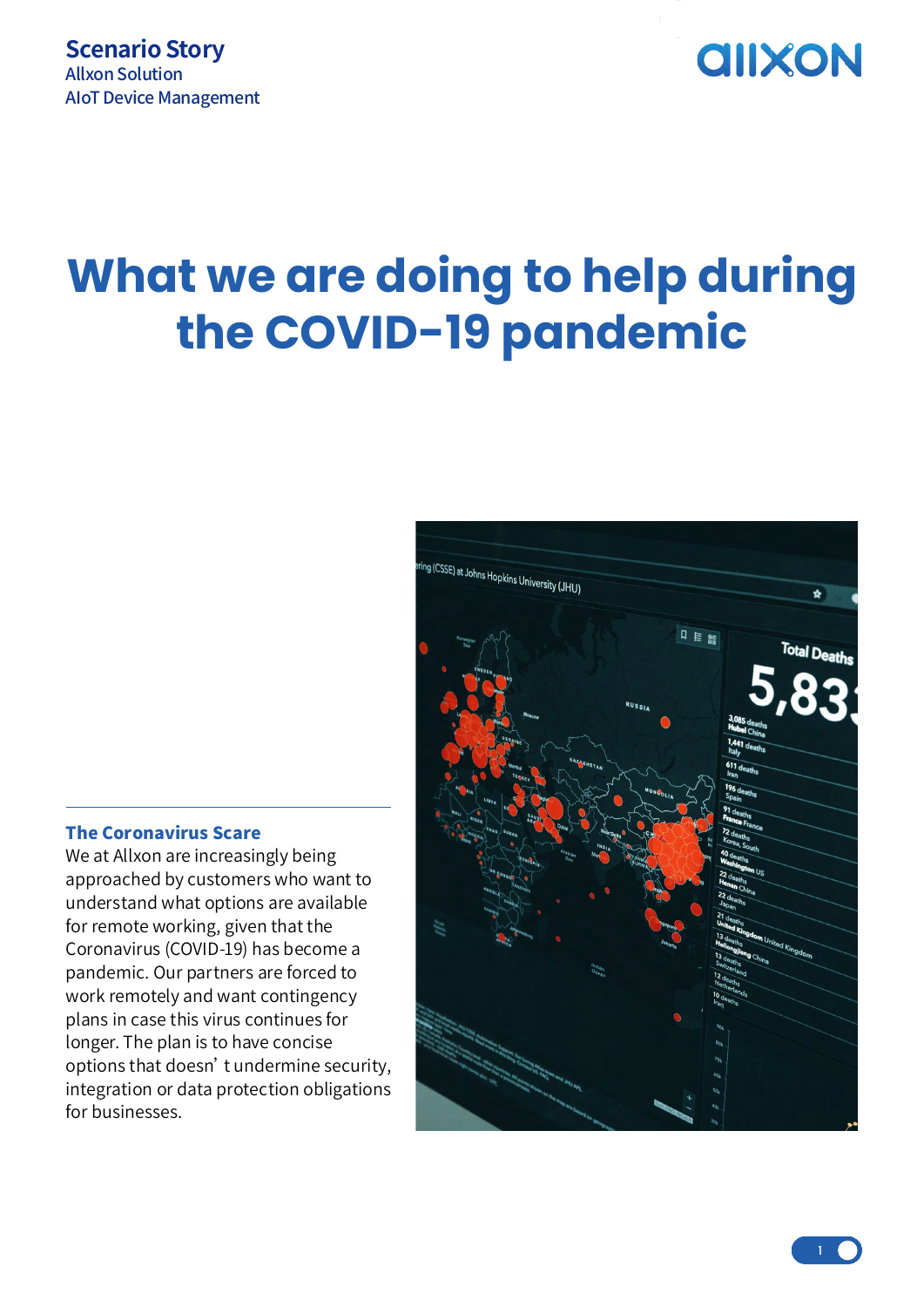# **AIIXON**

Governments are feeling the impact as the virus spreads across the USA, Europe, and the Middle East. Companies in these regions and elsewhere are trying to limit the number of people gathering and asking them to avoid public places and work premises. Most of Allxon's customers are selfquarantining or working from home as a possible solution against the virus spreading. But work cannot come to a standstill. Allxon, believes it has the solution to address the issue IT/OT managers need and that is to remotely control, troubleshoot, and manage all AIoT/IoT devices scattered across a business's network of locations within the comfort of their home office.

## The Workspace and Environment Has Changed

The Harvard School of Business surveyed its professors for recommendations on the impact of the COVID-19 virus on the workspace and they reached some interesting conclusions amongst them that businesses will form trustbased cultures with employees, help businesses pay it forward thereby making their customers do the same, and have remote work be strategic based on tools (Allxon's Portal for example). Companies will transform the workspace with

more informational devices like having AIoT kiosks which provide valuable market/ breaking news updates, or wall mounted hand sanitizing digital signage kiosks. Digital signage and kiosks will offer storyboards which display advertisements, messaging, videos, social media feeds, and health information. AIoT will cater to specific workspaces and highlight information dedicated to employee jobs. And, an ongoing initiative to have on-the-job training via digital signage and dedicated apps to update students/ employees/trainers on progress without placing a foot near anyone and keeping social distancing. Allxon helps businesses try to reduce travel expenditure to troubleshoot problems on-site and reduce higher labor (USA & Europe) costs and labor reductions as in the case of Japan.

## Allxon's OOB Device Management

AIoT device management can be maintained through the in-band cloud device management software module but when devices go through system crashes, OS crashes, irregular APP operations, under normal operations these fixes cannot be instantly resolved. Using Allxon's Outof-Band technology, the

aforementioned conditions can be resumed by cold switching the device on and off without personnel having to be onsite. This solution is the solution in light of recent Covid-19 epidemic curbs. If or when the OS crashes on a remote device, IT/OT can easily reboot the device and resume monitoring and management functions without downtime. Once all remote devices have Allxon's OOB enabler installed, one admin operator can take care of all issues without being at the location.

## Provisioning and OTA Updates

COVID-19 has restricted the workforce in many ways. With Allxon's software, IT departments can reduce the number of people servicing frontline areas by provisioning and conducting over-theair updates to maintain AIoT equipment remotely and without failure. Organizations can turn a negative into a positive with Allxon's provisioning function. Under the platform, devices can be grouped, remotely setup to be configured, run software installations over-the-air, do status reports provisionally pushed at different times and time zones. Admins only have to set the group settings once in the portal then multiple